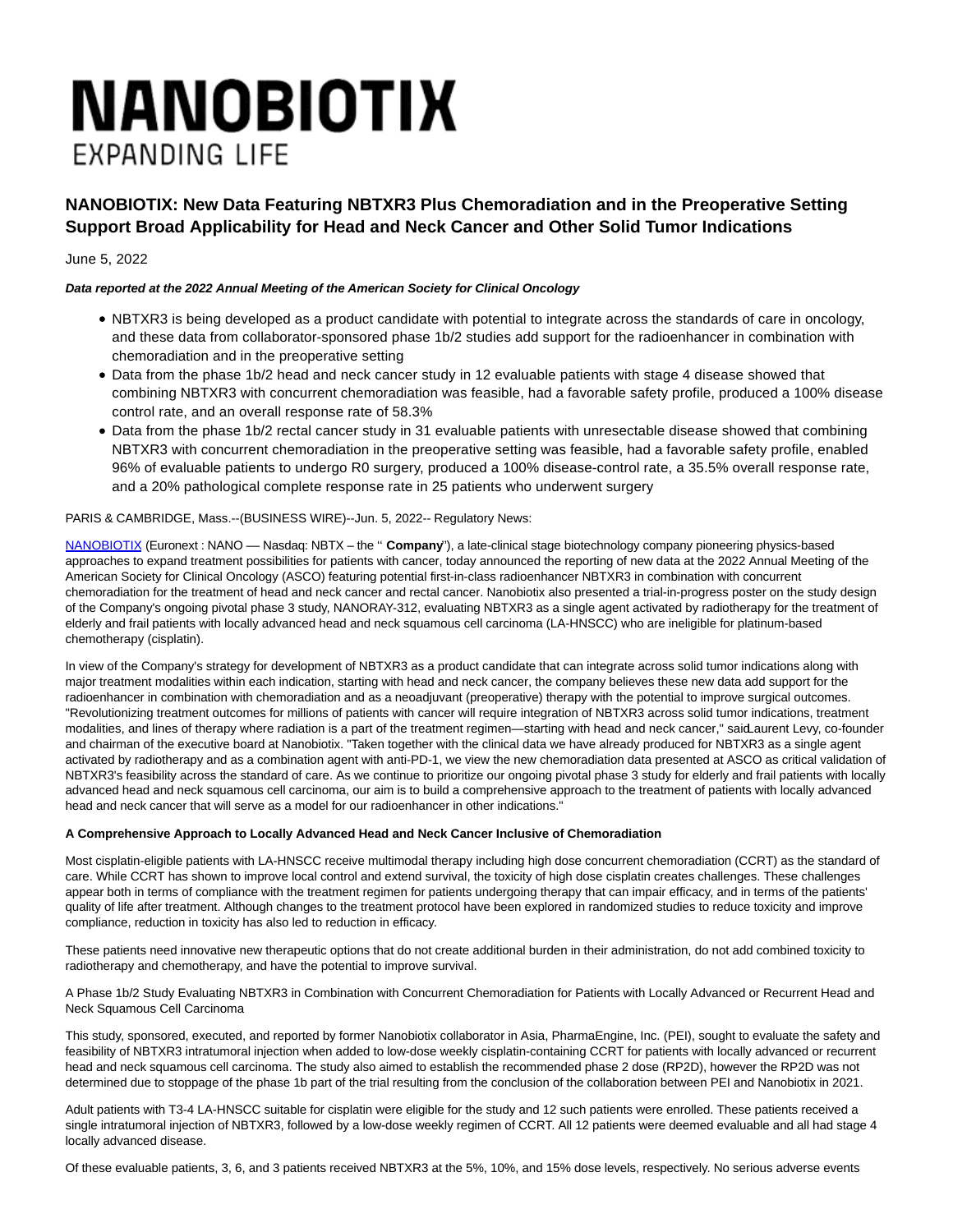(SAEs) inconsistent with what would normally be expected from a low-dose CCRT regimen were observed. Dose-limiting toxicities of grade 3 increased ALT and grade 3 increased AST were observed in one patient at the 10% dose level. Common Grade 3 adverse events (AEs) observed across dose levels were stomatitis, decreased WBC, decreased appetite, decreased neutrophil count, and leukopenia. One patient experienced grade 4 hyponatremia.

Preliminary efficacy results showed a disease control rate of 100%, with an overall response rate of 58.3% according to RECIST 1.1. The study concluded that adding a single intratumoral injection of NBTXR3 to weekly low dose cisplatin-containing CCRT was feasible and had a favorable safety profile for patients with LA-HNSCC.

#### **Strengthening Support for NBTXR3 in Combination with Chemoradiation in the Preoperative Setting**

Colorectal cancer (CRC) is the third most common cancer indication worldwide and the second leading cause of cancer-related death in the United States. One-third of CRCs appear in the rectum. For patients with locally advanced rectal cancer (LARC), combined modality therapy with neoadjuvant CCRT, followed by total mesorectal excision (TME; surgery), followed by adjuvant (post-operative) systemic chemotherapy is the current standard of care. The aim of the neoadjuvant portion of the treatment regimen is to control and downstage the disease to allow for R0 TME (surgical removal with a negative margin in which no gross or microscopic tumor remains in the primary tumor bed), as clinical studies have shown a positive correlation between improved cancer-specific survival and R0 TME. While outcomes have improved, patients are still faced with a highly toxic treatment regimen that can lead to a lack of compliance which may hamper efficacy, along with deteriorated quality of life after treatment.

Innovation with the potential to improve the rate of R0 resection without adding toxicity is an urgent need for this patient population.

A Phase 1b/2 Study Evaluating NBTXR3 in Combination with Concurrent Chemoradiation in the Neoadjuvant Setting for Patients with Locally Advanced or Unresectable Rectal Cancer

This study, sponsored, executed, and presented by PEI, sought to evaluate safety, feasibility, and early signs of efficacy for neoadjuvant NBTXR3 combined with CCRT followed by surgery for patients with locally advanced or unresectable rectal cancer. The study established the recommended phase 2 dose of NBTXR3 at 22% of gross tumor volume, however the phase 2 part of the trial was stopped as a result of the conclusion of the collaboration between PEI and Nanobiotix in 2021. Adult and older patients with T3-T4 locally advanced or unresectable rectal cancer suitable for chemoradiation were eligible for the study and 32 such patients were enrolled. These patients received a single intratumoral injection of NBTXR3, followed by a weekly regimen of CCRT. 31 of 32 patients were deemed evaluable and none of the evaluable patients had tumors eligible for surgery at the time of diagnosis.

Of the 31 evaluable patients, 6, 4, 3, and 18 patients received NBTXR3 at the 5%, 10%, 15%, and 22% dose levels, respectively. No NBTXR3-related SAEs or grade ≥ 3 AEs were observed. The most frequently reported AEs were grade 1 or 2 decreased WBC, diarrhea, increased CRP, UTI, and decreased lymphocyte count which were all consistent with what would normally be expected from CCRT.

Preliminary efficacy results showed a disease control rate of 100%, with an overall response rate of 35.5% according to RECIST 1.1. Pathological tumor downstaging was observed in 14 of 31 patients after therapy, 25 patients underwent surgery, and 96% of those patients achieved R0 surgical margins. Pathological complete response was observed in 20% of the patients who received surgery. The study concluded that a single intratumoral injection of NBTXR3 in combination with CCRT is feasible and has a favorable safety profile in the neoadjuvant setting for patients with locally advanced or unresectable rectal adenocarcinoma.

**\*\*\***

#### **About NBTXR3**

NBTXR3 is a novel, potentially first-in-class oncology product composed of functionalized hafnium oxide nanoparticles administered via one-time intratumoral injection and activated by radiotherapy. The product candidate's physical mechanism of action (MoA) is designed to induce significant tumor cell death in the injected tumor when activated by radiotherapy, subsequently triggering adaptive immune response and long-term anti-cancer memory. Given the physical MoA, Nanobiotix believes that NBTXR3 could be scalable across any solid tumor that can be treated with radiotherapy and across any therapeutic combination, particularly immune checkpoint inhibitors.

#### **About NANOBIOTIX**

Nanobiotix is a late-stage clinical biotechnology company pioneering disruptive, physics-based therapeutic approaches to revolutionize treatment outcomes for millions of patients; supported by people committed to making a difference for humanity. The company is leveraging its proprietary nanoparticle platform, including its lead product candidate, radiotherapy activated NBTXR3, to develop a pipeline of therapeutic options designed to enhance local and systemic control of solid tumors with an initial focus on the treatment of head and neck cancers.

For more information about Nanobiotix, visit us at [www.nanobiotix.com o](https://cts.businesswire.com/ct/CT?id=smartlink&url=http%3A%2F%2Fwww.nanobiotix.com&esheet=52739538&newsitemid=20220605005062&lan=en-US&anchor=www.nanobiotix.com&index=2&md5=6cdd37ca188875f3c2c90bd62a9e0711)r follow us on [LinkedIn a](https://cts.businesswire.com/ct/CT?id=smartlink&url=http%3A%2F%2Fwww.linkedin.com%2Fcompany%2Fnanobiotix&esheet=52739538&newsitemid=20220605005062&lan=en-US&anchor=LinkedIn&index=3&md5=f1211168d5667fc4a9ad77ecccda5ee6)n[d Twitter.](https://cts.businesswire.com/ct/CT?id=smartlink&url=http%3A%2F%2Fwww.twitter.com%2Fnanobiotix&esheet=52739538&newsitemid=20220605005062&lan=en-US&anchor=Twitter&index=4&md5=fbc3fb61ed7c92065b50434433473218)

#### **Disclaimer**

This press release contains certain "forward-looking" statements within the meaning of applicable securities laws, including the Private Securities Litigation Reform Act of 1995. Forward-looking statements may be identified by words such as "at this time," "anticipate," "believe," "expect," "intend," "on track," "plan," "scheduled," and "will," or the negative of these and similar expressions. These forward-looking statements, which are based on our management's current expectations and assumptions and on information currently available to management, include statements about the timing and progress of clinical trials, the timing of our presentation of data, the results of our preclinical and clinical studies and their potential implications. Such forward-looking statements are made in light of information currently available to us and based on assumptions that Nanobiotix considers to be reasonable. However, these forward-looking statements are subject to numerous risks and uncertainties, including with respect to the risk that subsequent studies and ongoing or future clinical trials may not generate favorable data notwithstanding positive early clinical results and the risks associated with the evolving nature of the duration and severity of the COVID-19 pandemic and governmental and regulatory measures implemented in response to it. Furthermore, many other important factors, including those described in our Annual Report on Form 20-F filed with the U.S. Securities and Exchange Commission (the SEC) on April 8, 2022 under "Item 3.D. Risk Factors" and those set forth in the universal registration document of Nanobiotix filed with the French Financial Markets Authority (Autorité des Marchés Financiers – the AMF) on April 8, 2022, each as updated in our Half-Year Financial Report filed with the AMF and the SEC on September 8, 2021 (a copy of which is available on